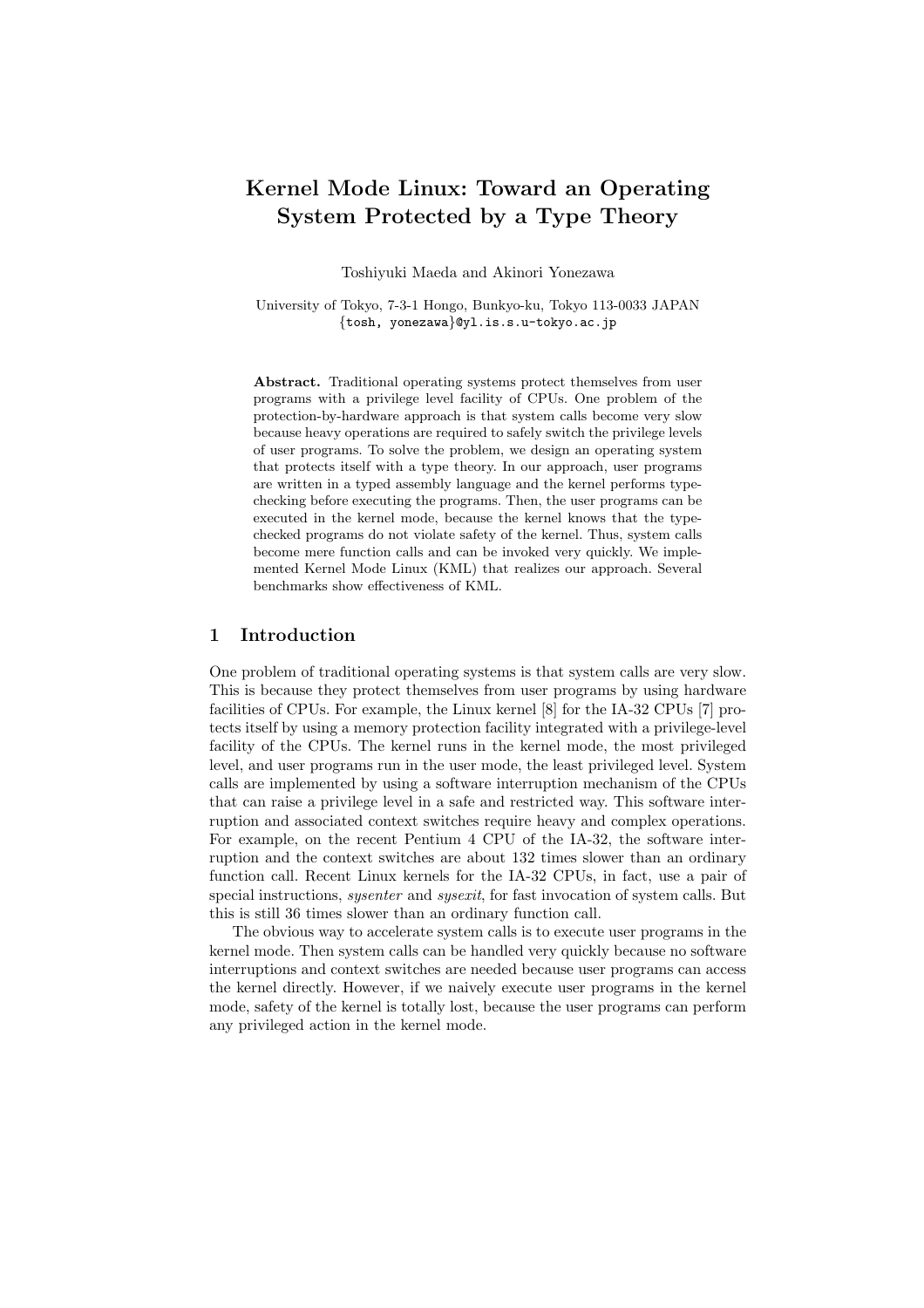In this paper, we propose an approach for protecting an operating system kernel from user programs not with the traditional hardware protection facilities, but with static type-checking. In our approach, user programs are written in a typed assembly language (TAL) [12], which is an ordinary assembly language (except for being typed) that can ensure type safety of programs at the level of machine instructions. Then, the kernel performs type-checking before executing them. If the programs are successfully type-checked, the kernel can safely execute them because the kernel knows that the programs never perform an illegal access to its memory. Moreover, in this paper, we show that the type-checking can ensure safety of the kernel at the same level as the traditional protection-byhardware approach.

Based on our approach, we implemented an operating system, called Kernel Mode Linux (KML), that can execute user programs in the kernel mode. The notable feature of KML is that user programs are executed as ordinary processes of the original Linux kernel (of course, except for their privilege levels). That is, the memory paging and the scheduling of processes are performed as usual. Therefore, user programs that consume very large memory or enter an infinite loop can be safely executed in the kernel mode. We also conducted several benchmarks on KML and the result shows that system calls are invoked very fast on KML.

The rest of this paper is organized as follows. Sect. 2 formally describes that the hardware protection can be replaced with a type-based static program analysis without losing safety. Sect. 3 describes the implementation of Kernel Mode Linux. Sect. 4 presents the result of some performance benchmarks. Sect. 5 mentions related work. Sect. 6 concludes this paper.

# 2 Formal Arguments

To show that the protection-by-hardware approach can be replaced with static type-checking, we first define an idealized abstract machine that has a notion of privilege levels of CPUs and system calls. Then, we show that the protectionby-hardware approach of traditional operating systems actually ensures safety of the kernel. Next, we define our typed assembly language for the abstract machine and show that its static type-checking ensures safety of the kernel. The following argument is almost the same line of the arguments of TAL  $[12, 11]$ , FTAL  $[5]$ , TALT [3] etc. The fundamental difference between the previous approaches and ours is that our abstract machine has an explicit notion of privilege levels and an operating system kernel.

#### 2.1 Abstract Machine

Figure 1 defines the syntax of states of the abstract machine. The machine state S is defined as a tuple of code memory, data memory, a register file, a program counter, a privilege level and a kernel. The code memory C represents executeonly memory for instructions. The data memory  $D$  represents mutable memory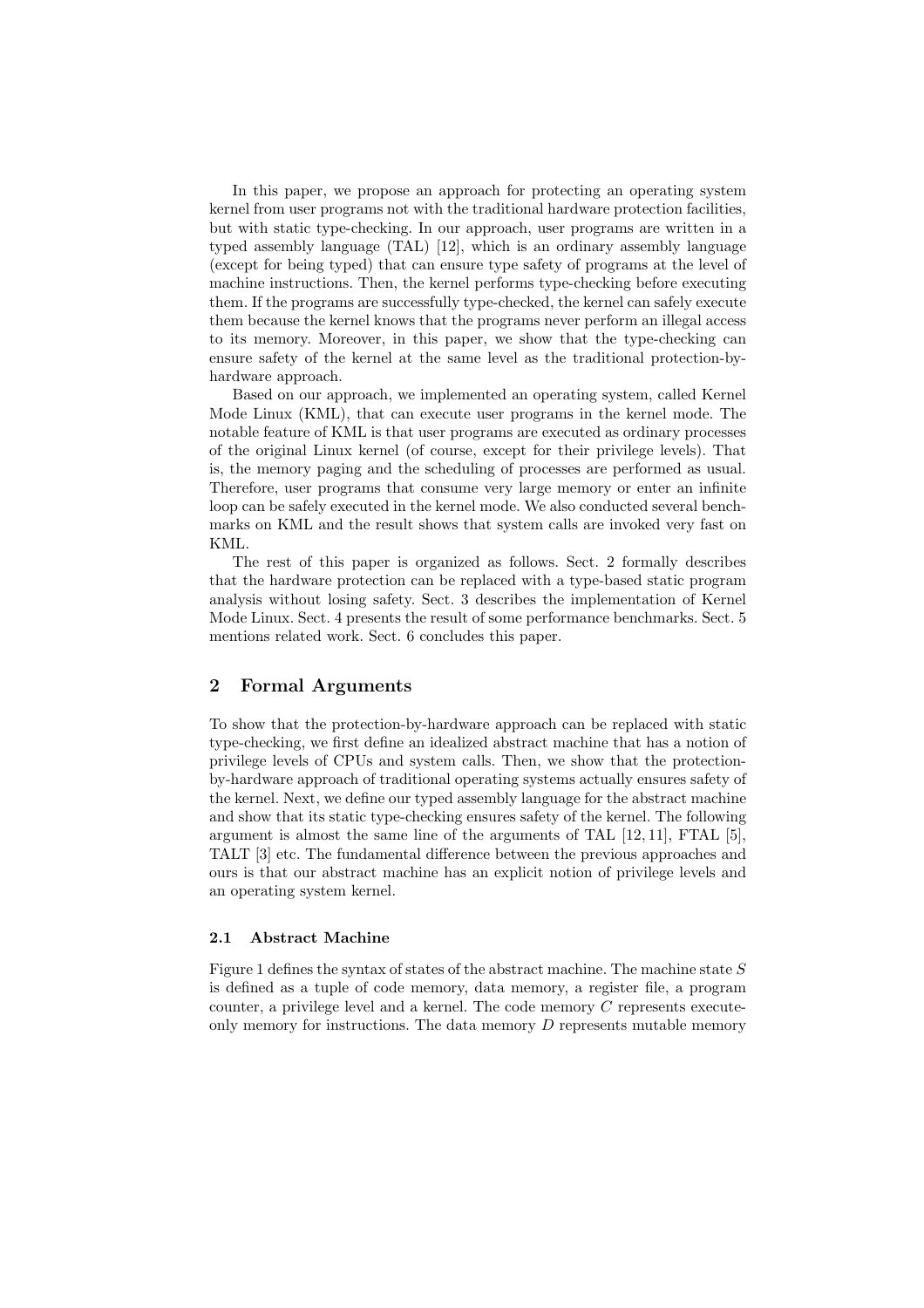| (Requester)        | $r ::= r_0   r_1   \ldots   r_{31}$                                                          |
|--------------------|----------------------------------------------------------------------------------------------|
| (Word)             | $w ::= 0   1   \ldots   2^{32} - 1$                                                          |
|                    | ( <i>Program counter</i> ) $pc ::= 0   1      2^{32} - 1$                                    |
|                    | $(Privilege level)$ $p ::= user   kernal$                                                    |
|                    | $(Code \ memory)$ $C ::= \{0 \mapsto \iota_0, \dots, 2^{30} - 1 \mapsto \iota_{2^{30}-1}\}\$ |
|                    | $(Dom(C) = \{n \mid 0 \le n \le 2^{30} - 1\})$                                               |
| $(Data \, memory)$ | $D ::= \{2^{30} \mapsto w_{2^{30}}, \ldots, 2^{31} - 1 \mapsto w_{2^{31}-1}\}$               |
|                    | $(Dom(D) = \{n \mid 2^{30} \le n \le 2^{31} - 1\})$                                          |
| (Requester file)   | $R ::= \{r_0 \mapsto w_0, \ldots, r_{31} \mapsto w_{31}\}\$                                  |
| (Kernel)           | $K ::= \{w_0 \mapsto MetaFunc_0, \ldots\}$                                                   |
|                    | $(Dom(K) \subseteq \{n \mid 2^{31} \le n \le 2^{32} - 1\})$                                  |
| (Instruction)      | $\iota ::=$ add $r_{s_1}, r_{s_2}, r_d$   movi $w, r_d$   mov $r_s, r_d$   jmp $r_s$         |
|                    | blt $r_{s_1}, r_{s_2}, r_{s_3}$   1d $w[r_s], r_d$   st $r_s, w[r_d]$   illegal              |
| (State)            | $S ::= (C, D, R, pc, p, K)$   user_error   kernel_error                                      |

Fig. 1. Syntax of the abstract machine states

for data. The register file R is defined as a map from registers to word values. The program counter pc is a word value that points to an instruction that is about to be executed. The privilege level p consists of two values: user and kernel. The value user represents that the abstract machine runs in the user mode and the value kernel represents that it runs in the kernel mode. The kernel  $K$  represents an operating system kernel. It is defined as a map from addresses represented as word values to meta functions  $(MetaFunc)$  that translate a machine state to another. The meta functions can be viewed as inner functions of the kernel that implement system calls. In a real machine, the meta functions are only sequences of instructions. In this paper, however, we do not care the real representation because they are regarded as a trusted computing base in practice and there are not significant points in the representation. In addition, there are two special machine states that represent an error state: user error and kernel error. user\_error represents an error only for user programs that does not affect safety or integrity of the whole system. On the other hand, kernel error represents a fatal error that may crash the whole system.

Figure 2 defines the operational semantics of the abstract machine. They are defined as a conventional small-step function that translates a machine state S to another  $S'$ . If the program counter  $pc$  points into the domain of the code memory C, then an instruction,  $C(pc)$ , is executed as usual. The branch instruction jmp and blt can be viewed as special instructions for invocation of system calls if their target addresses are in the domain of the kernel. If the memory access instructions (ld and st) access the illegal memory, that is, the code memory or the kernel, then a machine state evaluates to user\_error (if  $p = user$ ) or kernel error (if  $p = kernel$ ). If the program counter pc points into the domain of the kernel  $K$ , a system call is executed, that is,  $S'$  becomes a machine state that is obtained by applying  $S$  to a meta function which is pointed by pc.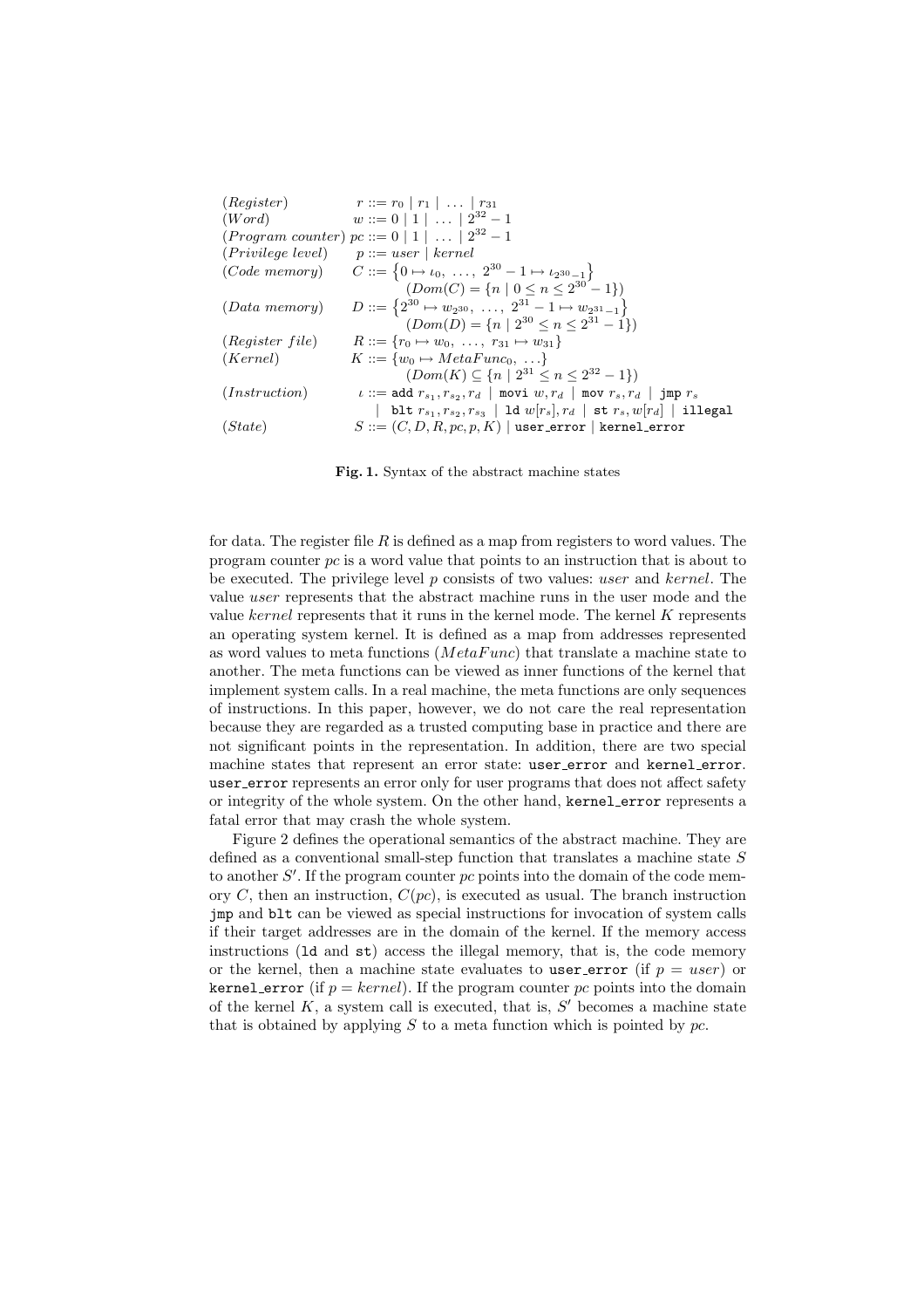| $(C, D, R, pc, p, K) \rightarrow S'$                     |                      |                                                                                       |  |  |  |  |
|----------------------------------------------------------|----------------------|---------------------------------------------------------------------------------------|--|--|--|--|
| If $pc \notin Dom(K) \cup Dom(C)$ $S' = error(p)$        |                      |                                                                                       |  |  |  |  |
| $S' = K(pc)(S)$<br>If $pc \in Dom(K)$                    |                      |                                                                                       |  |  |  |  |
|                                                          | If $pc \in Dom(C)$ : |                                                                                       |  |  |  |  |
| if $C(pc) =$                                             | $then S' =$          |                                                                                       |  |  |  |  |
| add $r_{s_1}, r_{s_2}, r_d$                              |                      | $ (D, R', pc + 1) R' = R{r_d \mapsto R(r_{s_1}) + R(r_{s_2})}\rangle$                 |  |  |  |  |
| movi $w, r_d$                                            |                      | $ (D, R', \overline{pc + 1})  R' = R\{r_d \mapsto w\}$                                |  |  |  |  |
| mov $r_s$ , $r_d$                                        |                      | $(D, R', pc+1)   R' = R\{r_d \mapsto R(r_s)\}\}$                                      |  |  |  |  |
| $\mathop{\text{imp}} r_s$                                | $(D, R, R(r_s))$     |                                                                                       |  |  |  |  |
|                                                          |                      | blt $r_{s_1}, r_{s_2}, r_{s_3}   (D, R, R(r_{s_3}))  $ when $R(r_{s_1}) < R(r_{s_2})$ |  |  |  |  |
|                                                          |                      | $(D, R, pc + 1)$ when $R(r_{s_1}) \ge R(r_{s_2})$                                     |  |  |  |  |
| 1d $w[r_s], r_d$                                         |                      | $(D, R', pc + 1)   R' = R\{r_d \mapsto D(R(r_s) + w)\}\$                              |  |  |  |  |
|                                                          |                      | when $R(r_s) + w \in Dom(D)$                                                          |  |  |  |  |
|                                                          | error(p)             | when $R(r_s) + w \notin Dom(D)$                                                       |  |  |  |  |
| st $r_s, w r_d $                                         |                      | $(D', R, pc + 1) D' = D\{R(r_d) + w \mapsto R(r_s)\}\$                                |  |  |  |  |
|                                                          |                      | when $R(r_d) + w \in Dom(D)$                                                          |  |  |  |  |
|                                                          | error(p)             | when $R(r_d) + w \notin Dom(D)$                                                       |  |  |  |  |
| illegal                                                  | user_error           |                                                                                       |  |  |  |  |
| where $error(p) = \text{kernel_error}$ when $p = kernel$ |                      |                                                                                       |  |  |  |  |

user\_error when  $p = user$ 

 $C, p$  and  $K$  are omitted in the above table because they never change.

Fig. 2. Operational semantics of the abstract machine

#### 2.2 Safety of the Traditional Protection-by-Hardware Approach

The traditional protection-by-hardware approach can be expressed simply in the abstract machine. It only sets the privilege levels of the machine states to user to prevent kernel error from occurring.

Theorem 1 (Safety of the Traditional Protection-by-Hardware). If meta functions of K never alter privilege levels and never translate machine states to **kernel error,** then any machine state of the form  $(C, D, R, pc, user, K)$  never evaluates to kernel\_error.

Proof. Straightforward from the operational semantics of the abstract machine.  $\Box$ 

#### 2.3 Typed Assembly Language

Now, we define a TAL that prevents kernel error from occurring. Figure 3 shows the syntax of the typed assembly language for the abstract machine. (It only shows the difference from the syntax of the abstract machine.)

Our TAL has 6 kinds of basic types:  $\alpha$  (type variable), *int* (word value),  $\langle \tau_1, \ldots, \tau_n \rangle$  (tuple),  $\forall [\Delta] \cdot \Gamma$ , sizeof( $\alpha$ ), and sizeof( $\langle \tau_1, \ldots, \tau_n \rangle$ ).  $\forall [\Delta] \cdot \Gamma$  is a type of instruction sequences. For example, if an instruction sequence  $I$  has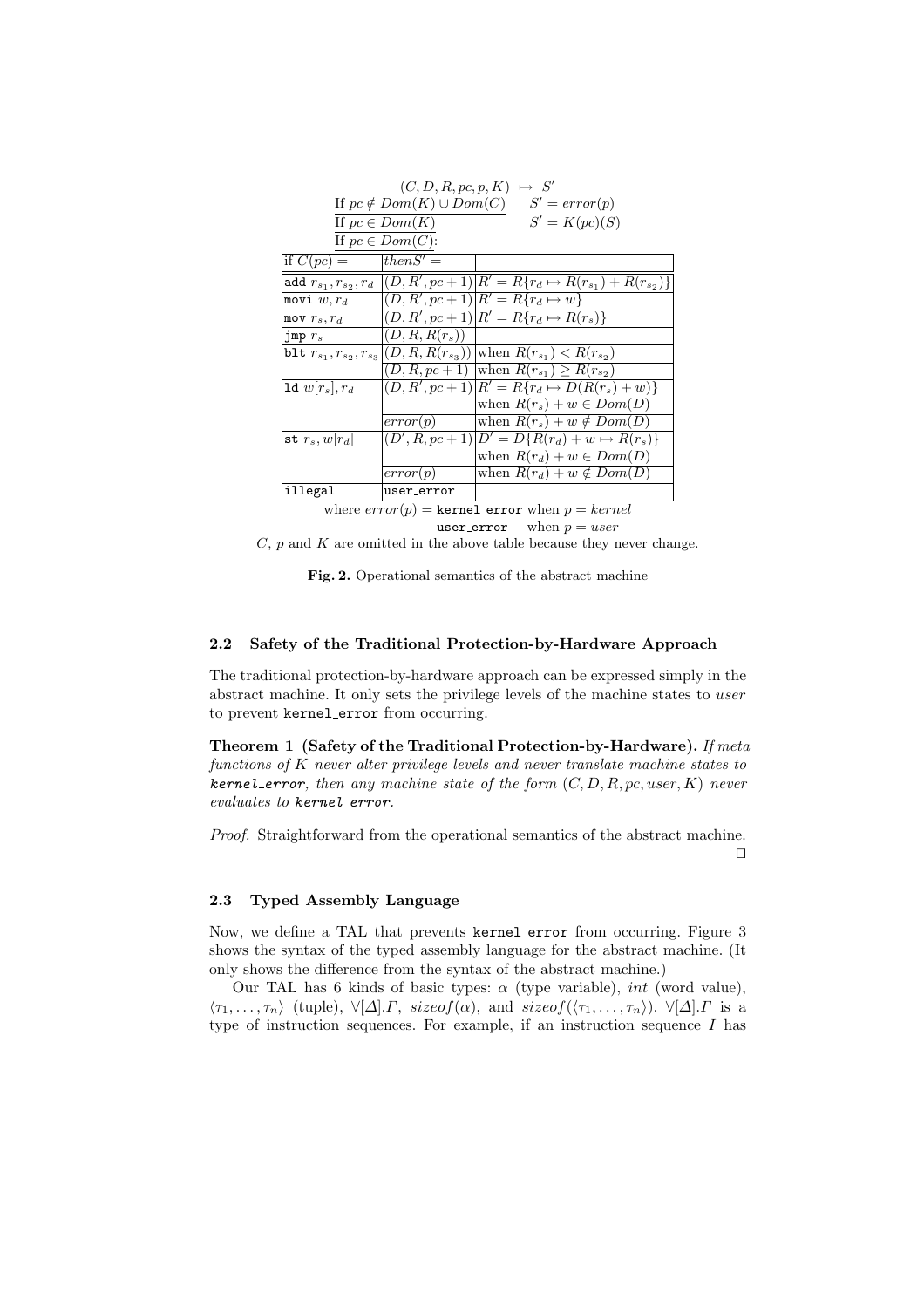| (type)                        | $\tau ::= \alpha \mid int \mid \forall [\Delta] \cdot \Gamma \mid \langle \tau_1, \ldots, \tau_n \rangle$ |
|-------------------------------|-----------------------------------------------------------------------------------------------------------|
|                               | $\mid \text{sizeof}(\langle \tau_1,\ldots,\tau_n\rangle) \mid \text{sizeof}(\alpha)$                      |
| $(type\ variables)$           | $\Delta ::= \alpha_1, \ldots, \alpha_n$                                                                   |
| $(code \, memory \, type)$    | $\Psi_C ::= \{w_0 : \forall [\Delta_0]. \Gamma_0, \ldots, w_n : \forall [\Delta_n]. \Gamma_n\}$           |
| $(data \ memory \ type)$      | $\Psi_D ::= \{w_0 : \langle \tau_0, \ldots \rangle, \ldots, w_n : \langle \tau_n, \ldots \rangle\}$       |
| (kernel type)                 | $\Psi_K ::= \{w_0 : \forall [\Delta_0] . \Gamma_0, \ldots, w_n : \forall [\Delta_n] . \Gamma_n\}$         |
| ( <i>register file type</i> ) | $\Gamma ::= \{r_0 : \tau_0, \ldots, r_{31} : \tau_{31}\}\$                                                |
| (tuple)                       | $T ::= \langle w_1, \ldots, w_n \rangle$                                                                  |
| $(instruction\ sequence)$     | $I ::= \iota_1; \ldots; \iota_n$                                                                          |

Fig. 3. Syntax of the typed assembly language for the abstract machine. Only the difference from the syntax of the abstract machine is shown

a type  $\forall [\Delta] \Gamma$ , then the register file of the abstract machine must have a register file type (explained below) represented by  $\Gamma$ , to jump to and execute the instruction sequence.  $sizeof(\langle \tau_1, \ldots, \tau_n \rangle)$  is a type of a word value that represents a size of a tuple of the type  $\langle \tau_1, \ldots, \tau_n \rangle$ . For example, if a word value w has a type  $sizeof(\langle int, int, int \rangle)$ , then we know that  $w = 3$ .  $sizeof(\alpha)$  is a type of a word value that represents a size of a tuple of the type  $\alpha$ . Our TAL also has 4 kinds of types for the components of the abstract machine.  $\Psi_C$  is a type of code memory,  $\Psi_D$  is a type of data memory,  $\Gamma$  is a type of a register file, and  $\Psi_K$  is a type of a kernel and corresponds to the interface of system calls of the kernel. Although our TAL does not have rich types, we can extend it with them, such as existential types [12], recursive types [5], array types [10] and stack types [11], in theory.

The dynamic semantics of our TAL are unchanged from the abstract machine. This indicates that we can erase type information of programs and no typechecking is required at runtime.

Figure 4 presents static judgments of our TAL that assert the well-formedness of the components of the TAL. To have a well-formed machine state, the code memory, the data memory, the kernel, the register file and the instruction sequence that starts from the address of the program counter must be well-formed. The static semantics for the well-formedness are presented in Appendix A. Because of space limitations, the rules for word values, tuples and instructions are omitted. They are basically the same line of the rules of FTAL [5] etc.

The well-formedness of the kernel is defined as follows. The basic idea is that system calls never break the well-formedness of machine states.

Definition 1 (The Well-formedness of the Kernel). The kernel K is wellformed, denoted as  $\Psi_K \vdash K$ , if:

- 1.  $\Psi_K$  is well-formed, that is,  $\vdash \Psi_K$ .
- 2. The domain of K is equal to the domain of  $\Psi_K$ .
- 3. For all w in the domain of K, if  $\Psi_K \vdash S$  where  $S = (C, D, R, w, p, K)$ , then  $K(w)(S) \neq$  user\_error or kernel\_error and  $\Psi_K \vdash K(w)(S)$ .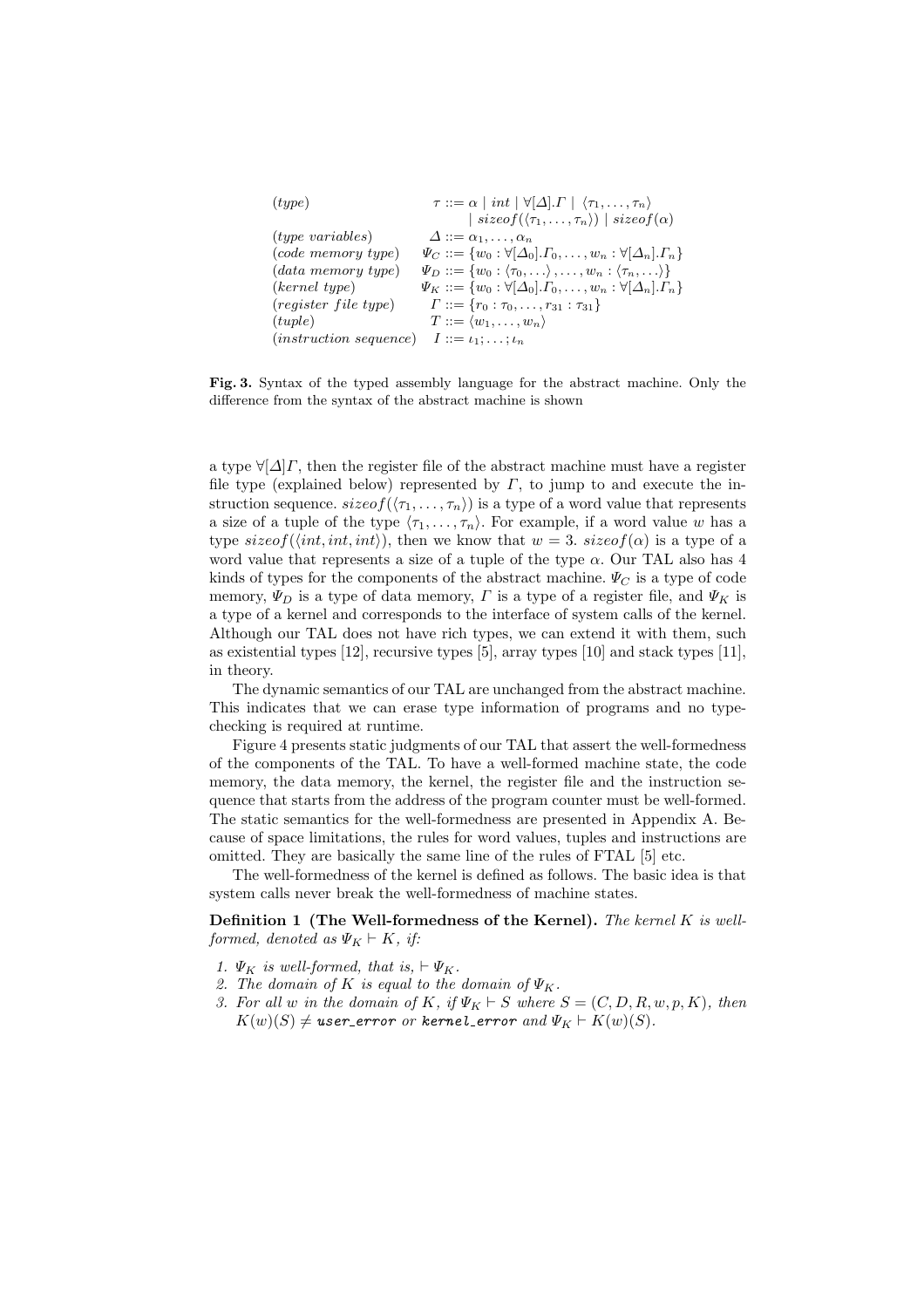| Judgment                                | Meaning                                                                              |  |  |
|-----------------------------------------|--------------------------------------------------------------------------------------|--|--|
| $\Delta \vdash \tau$                    | $\tau$ is a well-formed type                                                         |  |  |
| $\vdash \varPsi_C$                      | $\Psi_C$ is a well-formed code memory type                                           |  |  |
| $\vdash \varPsi_D$                      | $\Psi_D$ is a well-formed data memory type                                           |  |  |
| $\vdash \varPsi_K$                      | $\Psi_K$ is a well-formed kernel type                                                |  |  |
| $\varDelta \vdash \varGamma$            | $\Gamma$ is a well-formed register file type                                         |  |  |
|                                         | $\vdash (C, D) : \Psi   C$ is well-formed code memory of type $\Psi_C$               |  |  |
|                                         | D is well-formed data memory of type $\Psi_D$                                        |  |  |
| $\Psi \vdash R : \Gamma$                | $R$ is a well-formed register file of type $\Gamma$                                  |  |  |
|                                         | $\Psi$ , $\Delta \vdash w : \tau \vert w$ is a well-formed word value of type $\tau$ |  |  |
| $\Psi \vdash T : \tau$                  | T is a well-formed tuple of type $\tau$                                              |  |  |
| $\Psi, \Delta, \Gamma \vdash I$         | $ I $ is a well-formed instruction sequence                                          |  |  |
| $\Psi_K \vdash K$                       | $K$ is a well-formed kernel                                                          |  |  |
| $\Psi_K \vdash S$                       | S is a well-formed machine state                                                     |  |  |
| where $\Psi = (\Psi_c, \Psi_d, \Psi_k)$ |                                                                                      |  |  |

Fig. 4. Static judgments of the typed assembly language

#### 2.4 Safety of the Typed Assembly Language

Now, we show that, if a machine state  $S$  and a kernel  $K$  are well-formed, then S never evaluates to kernel error. For that purpose, we first show that our typed assembly language satisfies the following usual Preservation and Progress lemmas.

**Lemma 1 (Preservation).** If  $\Psi_K \vdash K$ ,  $\Psi_K \vdash S$  and  $S \mapsto S'$ , then  $\Psi_K \vdash S'$ .

**Lemma 2 (Progress).** If  $\Psi_K \vdash K$  and  $\Psi_K \vdash S$ , then there exists S' such that  $S \mapsto S'.$ 

*Proof.* By case analysis on  $C(pc)$  (if  $pc \in Dom(C)$ ) and  $K(pc)$  (if  $pc \in Dom(K)$ ), and induction on the typing derivations. Here, we only show the proof for the case that  $pc \in Dom(K)$ .

If  $pc \in K$ , there exists  $S' = K(pc)(S)$  such that  $S \mapsto S'$ . Thus, the progress lemma is satisfied. In addition, from the well-formedness of the kernel  $\Psi_K \vdash K$ , we have  $\Psi_K \vdash S'$ . Thus, the preservation lemma is also satisfied.

From these two lemmas, we can prove that, if a user program can be typechecked, that is, if a machine state that represents the user program is wellformed, then the program never violates safety of the kernel from the fact that the machine state never evaluates to kernel\_error, as long as the kernel is correctly implemented. Thus, we can safely replace the hardware protection facilities (the privilege levels) with the static type-checking of our TAL.

Theorem 2 (Safety of the Typed Assembly Language). If  $\Psi_K \vdash K$  and  $\Psi_K \vdash S$ , then S never evaluates to kernel\_error.

Proof. Straightforward from Lemma 1 and Lemma 2.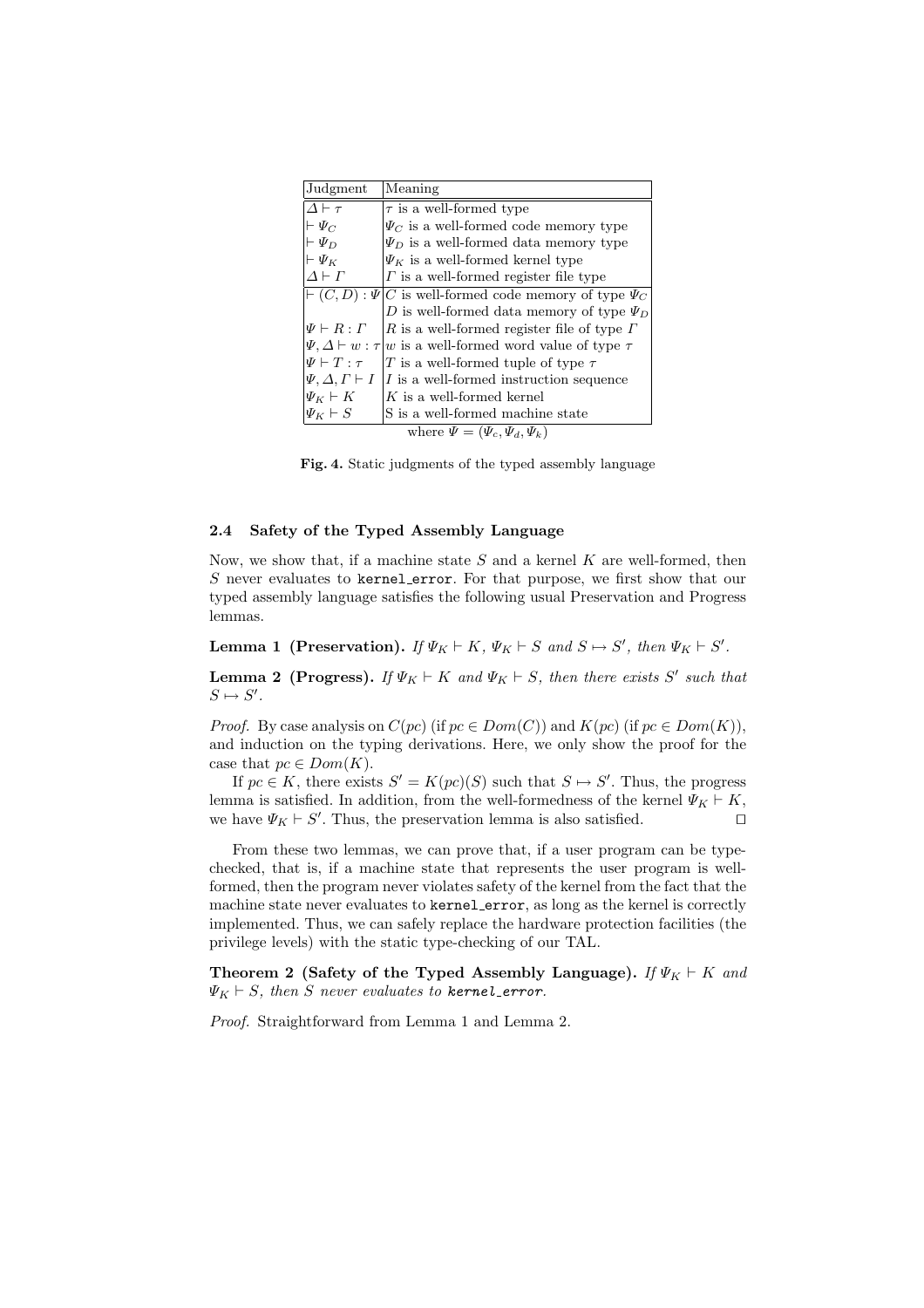#### 2.5 Dynamic Memory Allocation

In our framework, a dynamic memory allocation mechanism can be realized by having the kernel include it as a system call, instead of having a special macro instruction as Morrisett's TAL [12]. For example, we can use the following kernel.

Example 1 (The Kernel with the Malloc System Call).

$$
\Psi_K = \{ w_{malloc} : \forall [\alpha]. \{r_0 : sizeof(\alpha), r_1 : \alpha, r_{31} : \forall [\beta]. \{r_0 : \alpha, r_1 : \alpha, r_{31} : \beta\} \}
$$
\n
$$
K = \{ w_{malloc} \mapsto \text{Malloc } \}
$$

(Registers other than  $r_0$ ,  $r_1$  and  $r_{31}$  are omitted here for the sake of brevity.)

The meta function *M* allocates unused memory of the size specified by  $r_0$ from the data memory  $D$ . Then, it initializes the allocated memory with the contents of the memory specified by  $r_1$  and sets the register  $r_0$  to the address of the allocated memory. Finally, it jumps to the return address specified in the register  $r_{31}$ .

# 3 Kernel Mode Linux

Based on the argument of the previous section, we implemented Kernel Mode Linux (KML), a modified Linux kernel for IA-32 CPUs which can execute user programs in the kernel mode. In this section, we describe the implementation of Kernel Mode Linux (KML).

#### 3.1 How to Execute User Processes in the Kernel Mode

In IA-32 CPUs, the privilege level of a running program is determined by the privilege level of the code segment in which the program is executed. A program counter of IA-32 CPUs consists of the CS segment register, which specifies a code segment, and the EIP register, which specifies an offset into the code segment.

To execute a user process in the kernel mode, the only thing KML does is to set the CS register of the process to the kernel code segment, the most-privileged segment, instead of the user code segment, the least-privileged segment. Then the process is executed in the kernel mode. We call such processes as "kernel-mode user processes".

Because of this simple approach of KML, a kernel-mode user process can be an ordinary user process (except for its privilege level). Therefore, even if a kernel-mode user process consumes huge amount of memory and/or enters an infinite loop, the kernel can reclaim the memory through its paging facility and suspend the process through its process-scheduling facility, because KML does not modify any code or data of the facilities.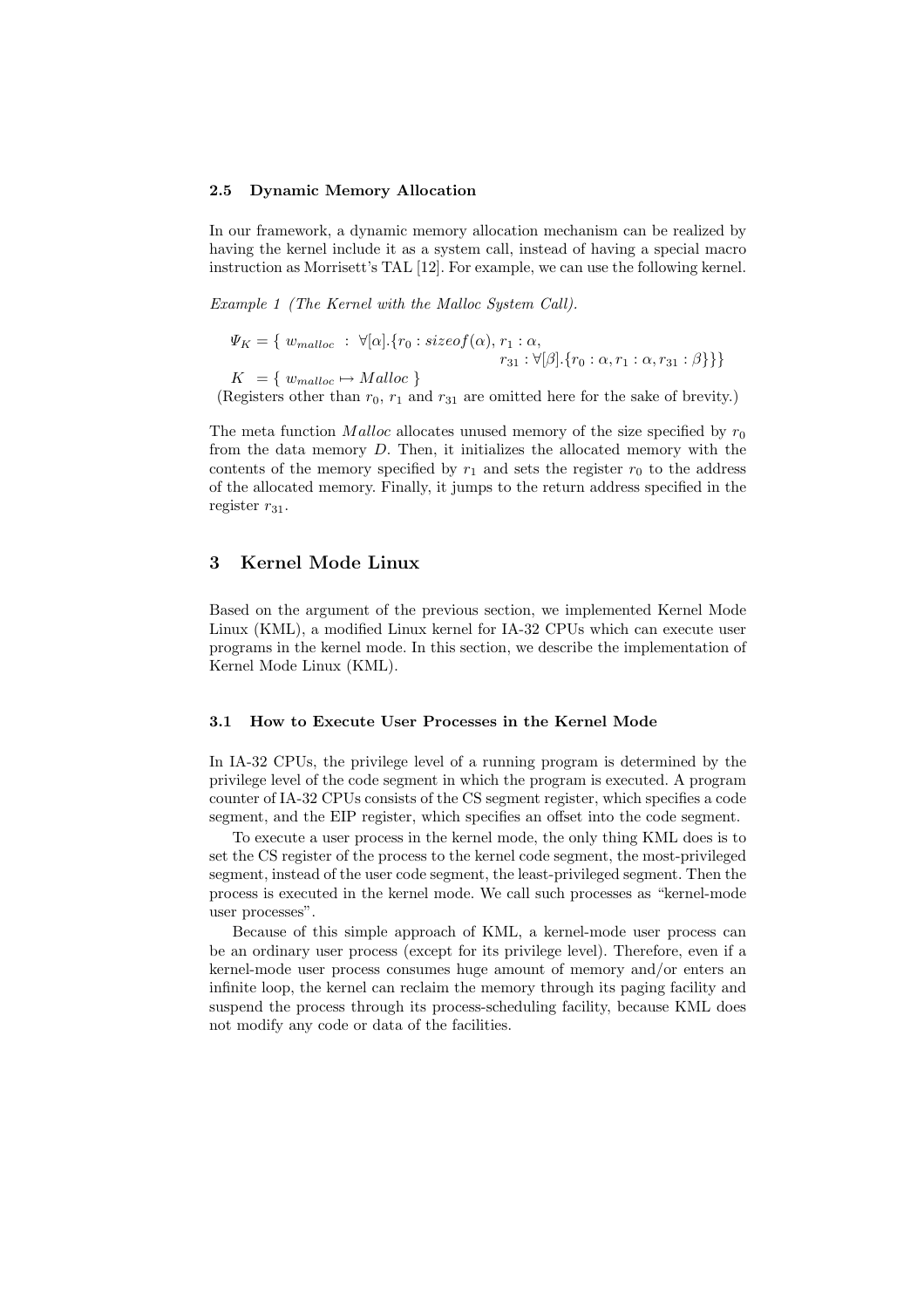#### 3.2 How to Invoke System Calls from Kernel-Mode User Processes

To ensure safety of the kernel, user programs that will be executed in the kernel mode must be written in TALx86 [10], a notable typed assembly language implementation for IA-32 CPUs, or Popcorn [10], a safe dialect of the C programming language which can be translated to TALx86.

In the current KML, the interface of the system calls (that is, a kernel type  $\Psi_K$ mentioned in Sect. 2) is exported as TAL's interface file. The interface file contains pairs of a name of a system call and its TAL type. The actual address of a system call is looked up from the name of the system call at link time, as usual. Then, programmers write their programs in TALx86 or Popcorn according to the interface file. Invocations of system calls are written as usual function calls, as expected. Though almost all system calls can be exported to user programs safely, there are a few exceptions that cannot be exported directly because they may violate the well-formedness of the kernel (e.g., mmap/munmap system calls).

Actually, KML must type-check user programs just before executing them for ensuring safety. However, the current KML itself does not perform type-checking, because the current TALx86 implementation cannot type-check executable binaries (though intermediate relocatable binary objects can be checked). Thus, the current KML needs to trust the external TALx86 assembler. We plan to develop our own TAL type-checker for checking the executable binaries to solve this problem.

#### 3.3 Executing Existing Applications in the Kernel Mode

The current KML has a loophole mechanism to execute existing applications in the kernel mode and eliminate the overhead of system calls without modifying them. Though safety is not ensured, the mechanism is useful for measuring the performance improvement of applications due to the elimination of the overhead of system calls.

To implement the loophole mechanism, we exploit the facility of the recent original Linux kernel for multiplexing a system call invocation into a traditional software interruption *(int 0x80)* or *sysenter/sysexit* instructions depending on a kind of CPU. We implemented a third branch for the multiplexer that invokes system calls with direct function calls. Because the multiplexer executes additional instructions to invoke system calls, a system call invocation with this mechanism is not optimal. However, it is sufficiently fast compared to the software interruptions and the *sysenter*/*sysexit* instructions.

## 3.4 The Stack Starvation Problem

As described in Section 3.1, the basic approach of KML is quite simple. However, there is one problem we call *stack starvation*. In the original Linux kernel, interrupts are handled by interrupt handling routines specified in the Interrupt Descriptor Table (IDT). When an interrupt occurs, an IA-32 CPU stops execution of the running program, saves its execution context and executes the interrupt handling routine.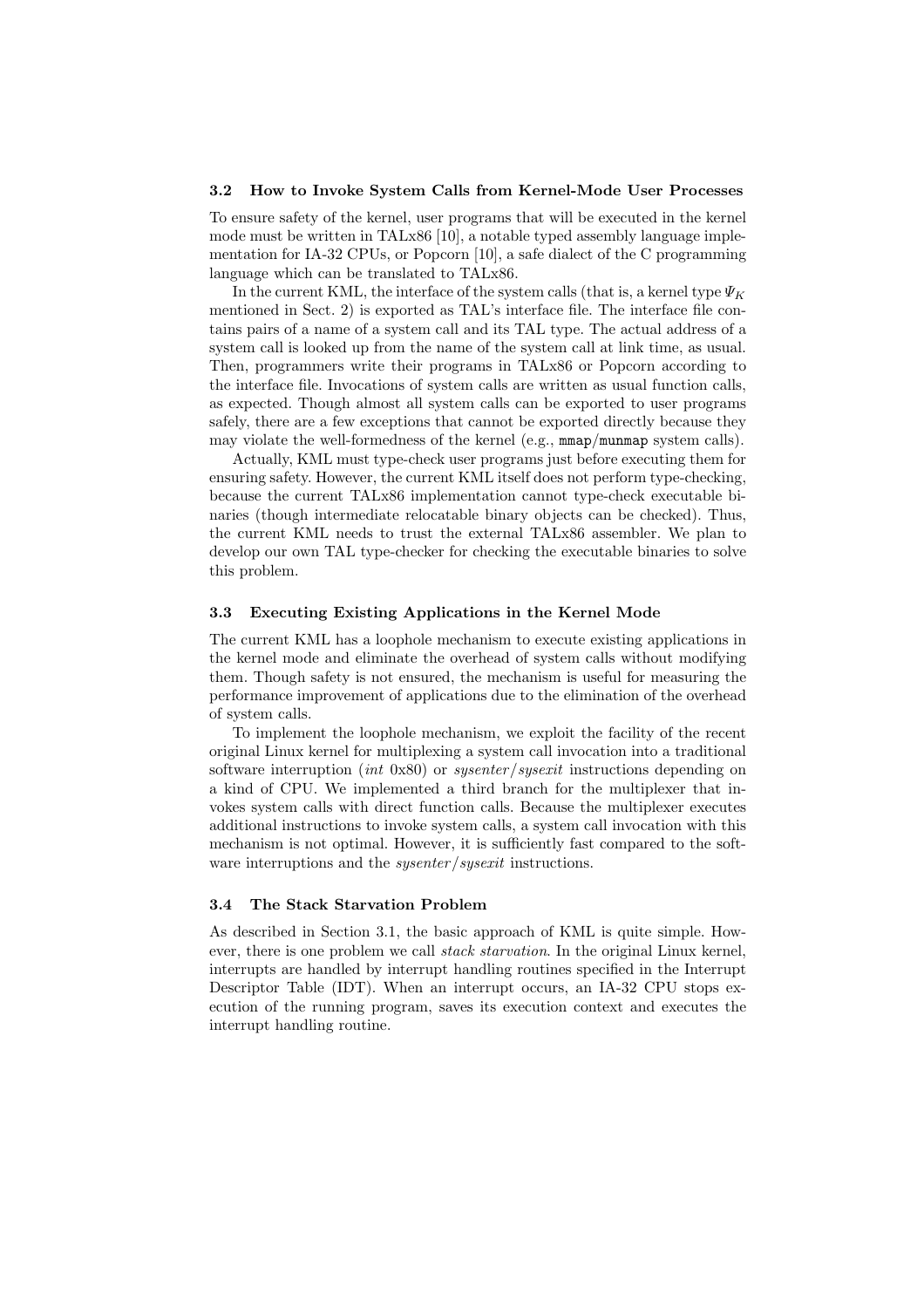How the IA-32 CPU saves the execution context of the running program at interrupts depends on the privilege level of the program. If the program is executed in the user mode, the IA-32 CPU automatically switches its memory stack to a kernel stack. Then, it saves the execution context (EIP, CS, EFLAGS, ESP and SS registers) to the kernel stack. On the other hand, if the program is executed in the kernel mode, the IA-32 CPU does not switch its memory stack and saves the context (EIP, CS and EFLAGS registers) to the memory stack of the running program.

What happens if a user process that is executed in the kernel mode on KML accesses its memory stack, which is not mapped by page tables of a CPU? First, a page fault occurs, and the CPU tries to interrupt the user process and jump to a page fault handler specified in the IDT. However, the CPU cannot accomplish this work, because there is no stack for saving the execution context. Because the process is executed in the kernel mode, the CPU never switches the memory stack to the kernel stack. To signal this fatal situation, the CPU tries to generate a special exception, a double fault. However, again, the CPU cannot generate the double fault because there is no stack for saving the execution context of the running process. Finally, the CPU gives up and resets itself. We call this problem stack starvation.

To solve the stack starvation problem, KML exploits the task management facility of IA-32 CPUs. The IA-32 task management facility is provided to support process management for kernels. Using this facility, a kernel can switch processes with only one instruction. However, today's kernels do not use this facility because it is slower than software-only approaches. Thus the facility is almost forgotten by all.

The strength of this task management facility is that it can be used to handle exceptions and interrupts. Tasks managed by an IA-32 CPU can be set to the IDT. If an interrupt occurs and a task is assigned to handle the interrupt, the CPU first saves the execution context of the interrupted program to a special memory region (called a task state segment, or TSS) of the running task, instead of to the memory stacks. Then, the CPU switches to the task specified in the IDT to handle the interrupt. The most important point is that there is no need to switch a memory stack if the task management facility is used to handle interrupts. That is, if we handle page fault exceptions with the facility, a user process executed in the kernel mode can access its memory stack safely.

However, if we handle all page faults with the task management facility, the performance of the whole system degrades because the task-based interrupt handling is slower than the ordinary interrupt handling. Therefore, in KML, only double fault exceptions are handled with the task management facility. That is, only page faults caused by memory stack absence are handled by the facility. Thus, the performance degradation is very small and negligible because memory stacks rarely cause page faults.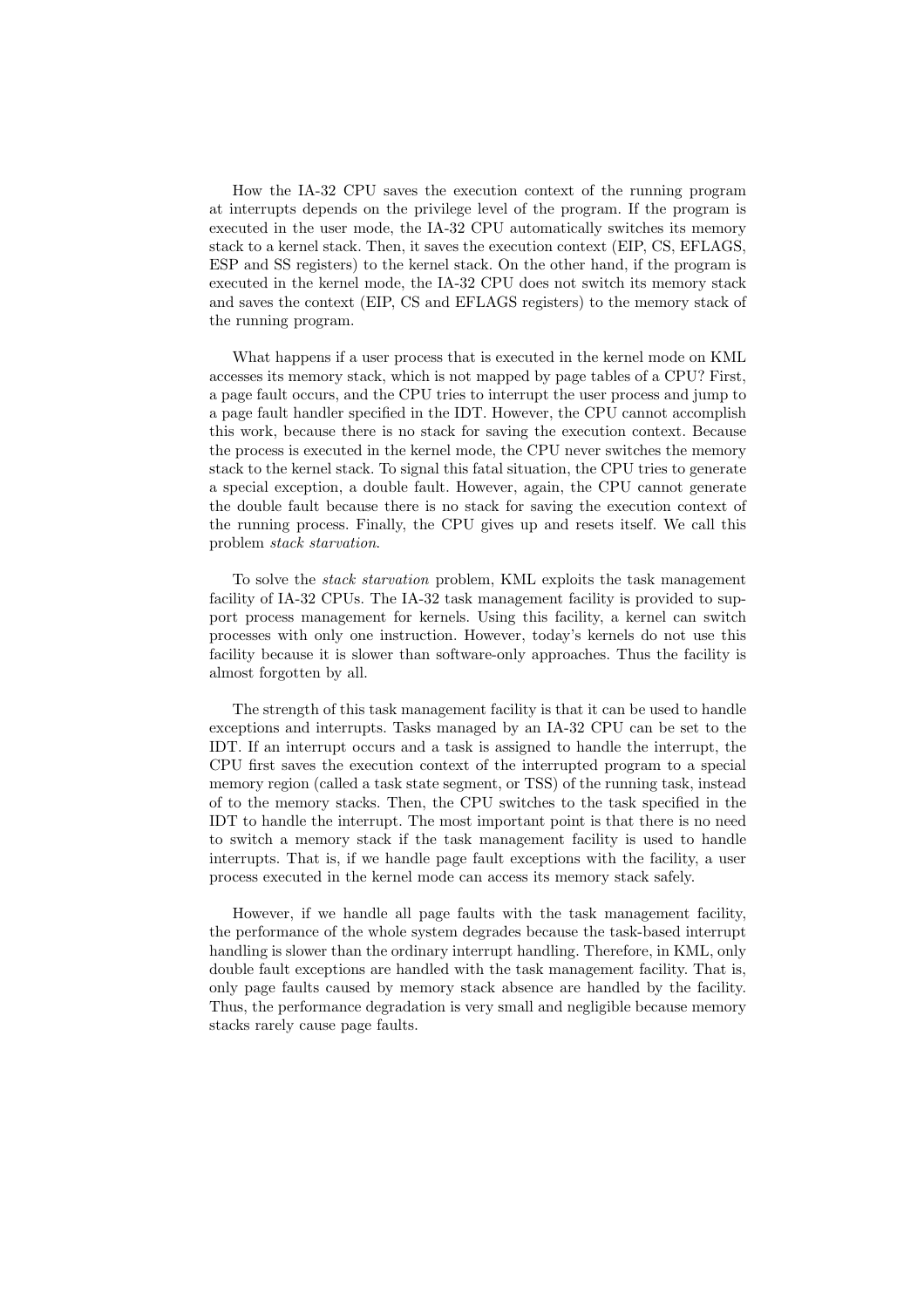# 4 Benchmarks

To measure the degree of performance improvement by executing user programs in the kernel mode, we conducted two benchmarks that compared performance of the original Linux kernel with that of KML. In each benchmark, we executed exactly the same benchmark program both on the original Linux kernel and KML with the system call multiplexing mechanism described in the previous section. We also compared KML with the *sysenter*/sysexit mechanism. The experimental environment is shown in Table 1.

Table 1. Experimental environment

| CPU.                         | $\left \text{Pentium } 4\ 3.000\text{GHz} \right $ (L2 cache 512KB) |
|------------------------------|---------------------------------------------------------------------|
|                              | Memory   1GB (PC3200 DDR SDRAM)                                     |
| Hard disk $120\overline{GB}$ |                                                                     |
| OS                           | Linux kernel 2.5.72 (KML_2.5.72_001)                                |

# 4.1 First Benchmark: Latencies of System Calls

The first benchmark measured latencies of 5 system calls by using LMbench [9] (version 2.0). getpid is the simplest system call that only obtains a process ID. Therefore, the overhead of system calls becomes very large in it. read and write are basic I/O system calls. In the benchmark, read and write were performed on the null device (i.e., /dev/null). stat and fstat are system calls for obtaining file statistics. The result is presented in Table 2.

Table 2. Latencies of system calls. "Original" means the original Linux kernel and "sysenter" means the original Linux kernel using sysenter/sysexit

|                                         | getpid read write stat fstat |  |  |                               |  |
|-----------------------------------------|------------------------------|--|--|-------------------------------|--|
| Original 371.3 439.3 402.3 1157.3 608.7 |                              |  |  |                               |  |
| sysenter                                |                              |  |  | 135.1 201.1 164.9 896.5 383.5 |  |
| KML                                     |                              |  |  | $16.9$ 91.0 53.4 756.2 204.1  |  |
| (Unit: nanoseconds)                     |                              |  |  |                               |  |

(Unit: nanoseconds)

The result shows that the getpid system call was about 22 times faster in KML than in the original Linux kernel. It also shows that it was about 8 times faster in KML than using *sysenter/sysexit*. The latencies of the other system calls were also improved in KML.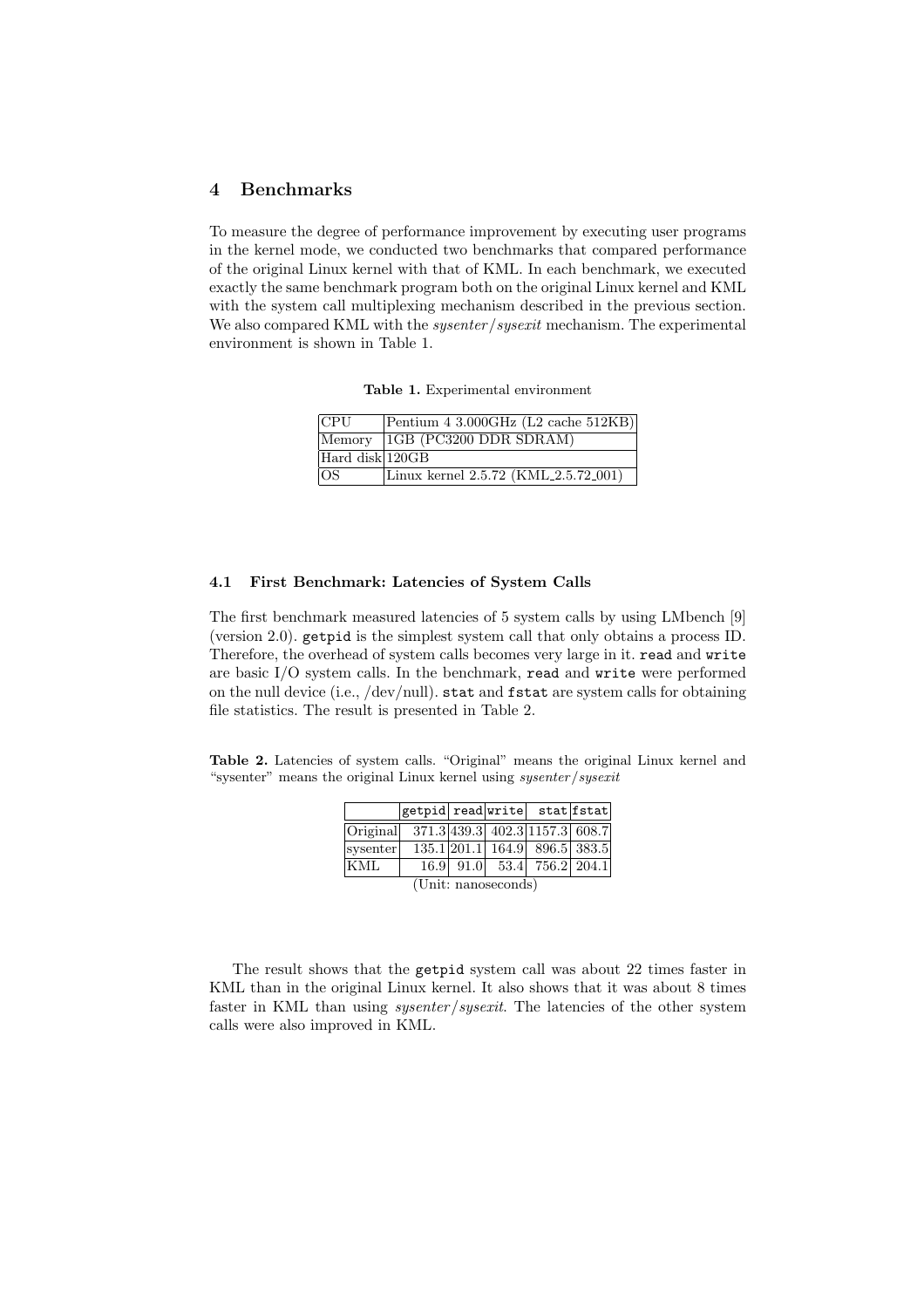#### 4.2 Second Benchmark: Throughputs of File I/O Operations

The second benchmark examined how performance of file I/O is improved in KML by using IOzone [13] (version 3.172). In the benchmark, we measured throughputs of 4 I/O operations in 4 tests: Write, Re-write, Read and Re-read. The Write test measures the throughput of writing a new file. The Re-write test measures the throughput of writing a file that already exists. The Read test measures the throughput of reading an existing file. The Re-read test measures the performance of reading a file that is recently read. In all of the 4 tests, we measured the throughput of the I/O operations on files whose size is from 16 Kbytes to 512 Kbytes. We fixed the buffer size to 16 Kbytes. The benchmark was performed on a file system of Ext3fs. The result is shown in Figure 5.



Fig. 5. Throughputs of I/O operations. "Original" means the original Linux kernel and "sysenter" means the original Linux kernel using sysenter/sysexit

The result indicates that KML can improve various I/O operations for files of small size. The result shows that, compared to the original Linux kernel, the throughputs of Write, Re-write, Read and Re-read were improved up to 8 %, 15.9 %, 25.9 % and 14.7 % respectively. Compared to the sysenter/sysexit mechanism, the throughputs of Write, Re-write, Read and Re-read were improved up to 2  $\%$ , 13.3  $\%$ , 12.6  $\%$  and 15.3  $\%$  respectively. There is performance degradation in some cases (especially, in the Write test). This is mainly due to CPU cache effects.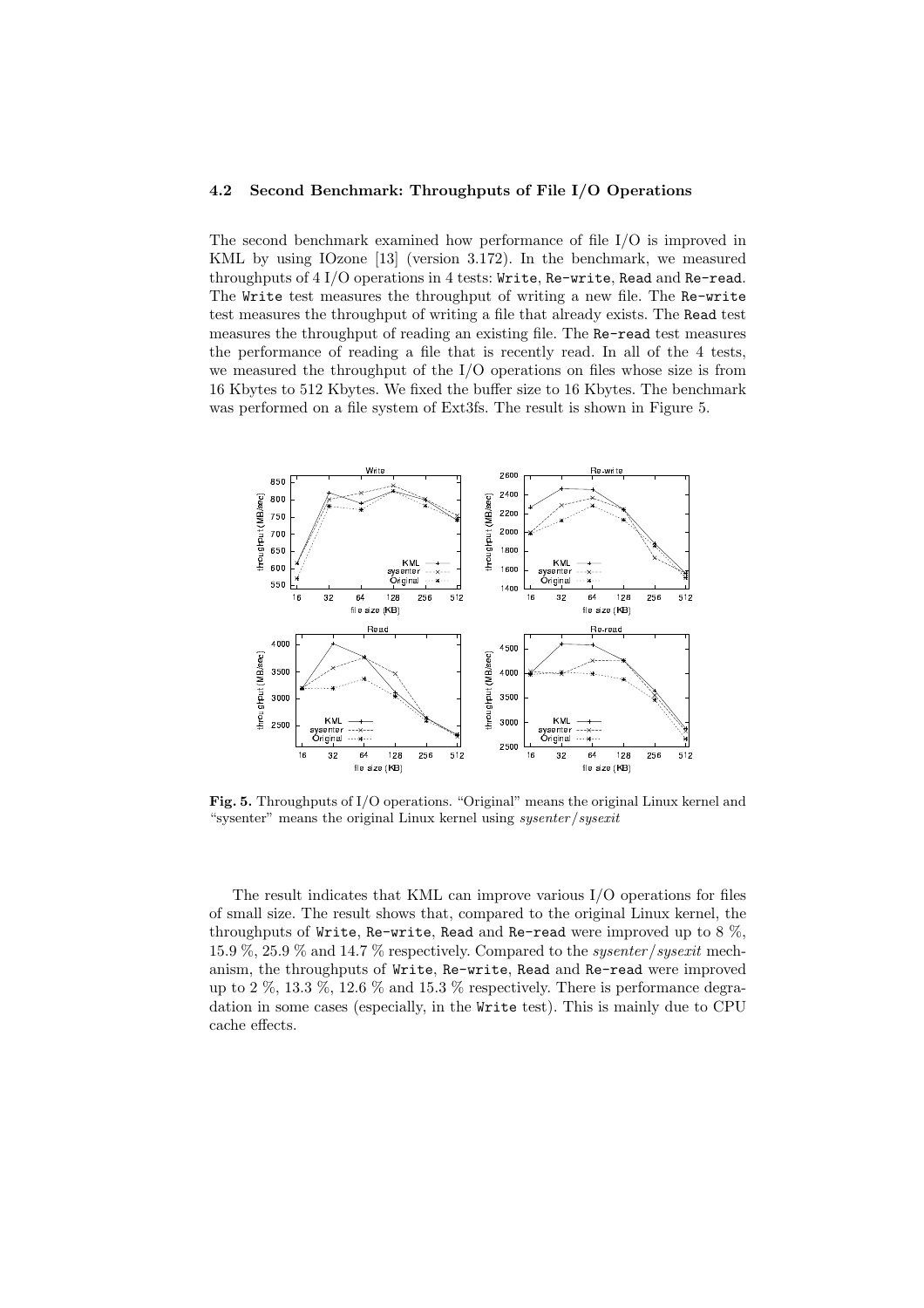# 5 Related Work

In the field of operating system and programming language research, there are several works related to safe execution of user programs in a kernel. An interesting difference between our research and the previous work lies in their objective. Our objective is to execute ordinary user programs in the kernel mode safely while the work below is concentrated on how to extend a kernel safely.

# 5.1 SPIN Operating System

SPIN [2] is an extensible kernel that ensures safety by a language-based protection. In SPIN, kernel extensions are written in the Modula-3 programming language [6]. Safety of SPIN is ensured by the fact that Modula-3 is a type-safe language. That is, programmers cannot write malicious kernel extensions.

This approach of SPIN has two problems. The first problem is that its trusted computing base (TCB) becomes large because the kernel must trust external compilers of Modula-3. In SPIN, the kernel cannot check safety of binary codes. In our approach, on the other hand, TCB is smaller than SPIN because safety is checked at the machine language level and we need not trust external compilers. The second problem is that the kernel extensions must be written in Modula-3. In our approach, we can write user programs in various programming languages, if there exist compilers that translate the languages to TALs.

## 5.2 Software-Based Fault Isolation

Software-based Fault Isolation (SFI) [16] is a technique that modifies binary codes of applications to ensure memory and control flow safety. In the SFI approach, check codes are inserted before each memory access and jump instruction of untrusted programs to ensure safety.

The problem of the SFI approach is its large overhead of the inserted runtime safety check codes. In our approach, on the other hand, safety can be mostly ensured at load time through type-checking.

## 5.3 Foundational Proof-Carrying Code

In the Foundational Proof-Carrying Code (FPCC) [1] approach, a user program is attached a logical proof of its safety, and the proof is verified before executing the program.

There are two advantages in the FPCC approach, compared to the simple TAL [12]. First, TCB becomes very small. The TCB of FPCC consists of a proof-checker, a machine specification that represents a behavior of a CPU and memory, and a safety policy. On the other hand, the TCB of the simple TAL system becomes larger because it includes a TAL type-checker. To solve this problem, we can take the approach of Hamid et al [5]. They showed that their TAL that is carefully defined so that well-formed TAL programs are mapped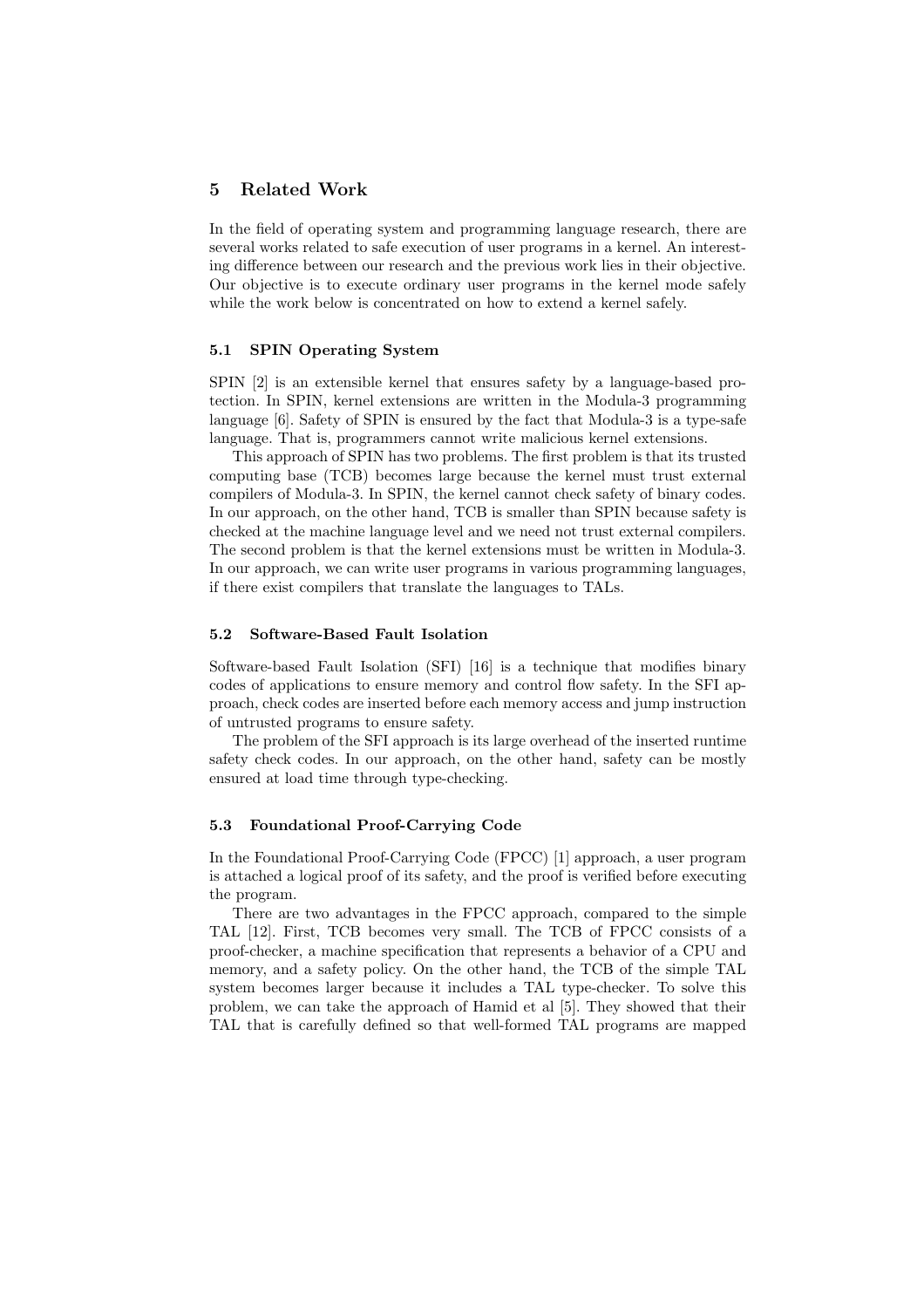to valid machine states of FPCC can be syntactically translated to a FPCC program that does not violate memory safety and control flow safety. In their approach, the TCB can be as small as the FPCC approach.

Second, a safety policy can be flexible. In the FPCC approach, a safety policy is specified in logics of a proof-checker. Therefore, we can specify a safety policy that cannot be expressed in a simple TAL type system. For example, a limitation of memory or CPU usage can be ensured by the FPCC approach. However, there is a drawback of this flexibility of a safety policy: Proof generation may become very hard. In TALs, on the other hand, type-checking is simple and easy. In addition, to replace the hardware protection mechanisms, type safety suffices because they ensure only memory safety and control flow safety.

## 6 Conclusion

In this paper, we showed that the hardware protection mechanisms that traditional operating systems exploit can be safely replaced with static program analysis, mainly type-checking. By discarding the hardware protection mechanisms, the overhead of switching a privilege level of a CPU can be eliminated and efficiency of applications can be improved. Based on this approach, we developed KML, an operating system in which user programs can be executed in the kernel mode of a CPU (available at http://www.taplas.org/˜tosh/kml). The result of several benchmarks shows effectiveness of KML.

# 7 Future Work

Although the current KML is effective for improving performance of programs, there should be a limitation because it only eliminates the overhead of system calls. To improve the performance further, we should modify the kernel and its interface and exploit the TAL type system more aggressively. For example, we think that a kernel can be modified to export network communication hardware to user programs as user-level communication technologies (e.g., [14, 15, 4]). The problem of the user-level communication is a tradeoff between performance and safety. To achieve high performance, the kernel must export network hardware to user programs directly and give up its safety because the user programs can access the kernel directly. To achieve safety, on the other hand, the kernel must encapsulate network hardware by system calls and give up high-performance communication. By using our approach, we can achieve both high-performance communication and safety because the overhead of system calls can be eliminated without losing safety.

As other directions, our approach can be applied to microkernels. Traditional microkernels have a problem of the overhead of communication between a kernel and user servers. By applying our approach, the overhead can be reduced largely. In addition, we think that the large part of a kernel itself can be written in a strongly typed low-level language as TALs. Of course, it is difficult to ensure total safety of the kernel. We think, however, that the simple memory and control flow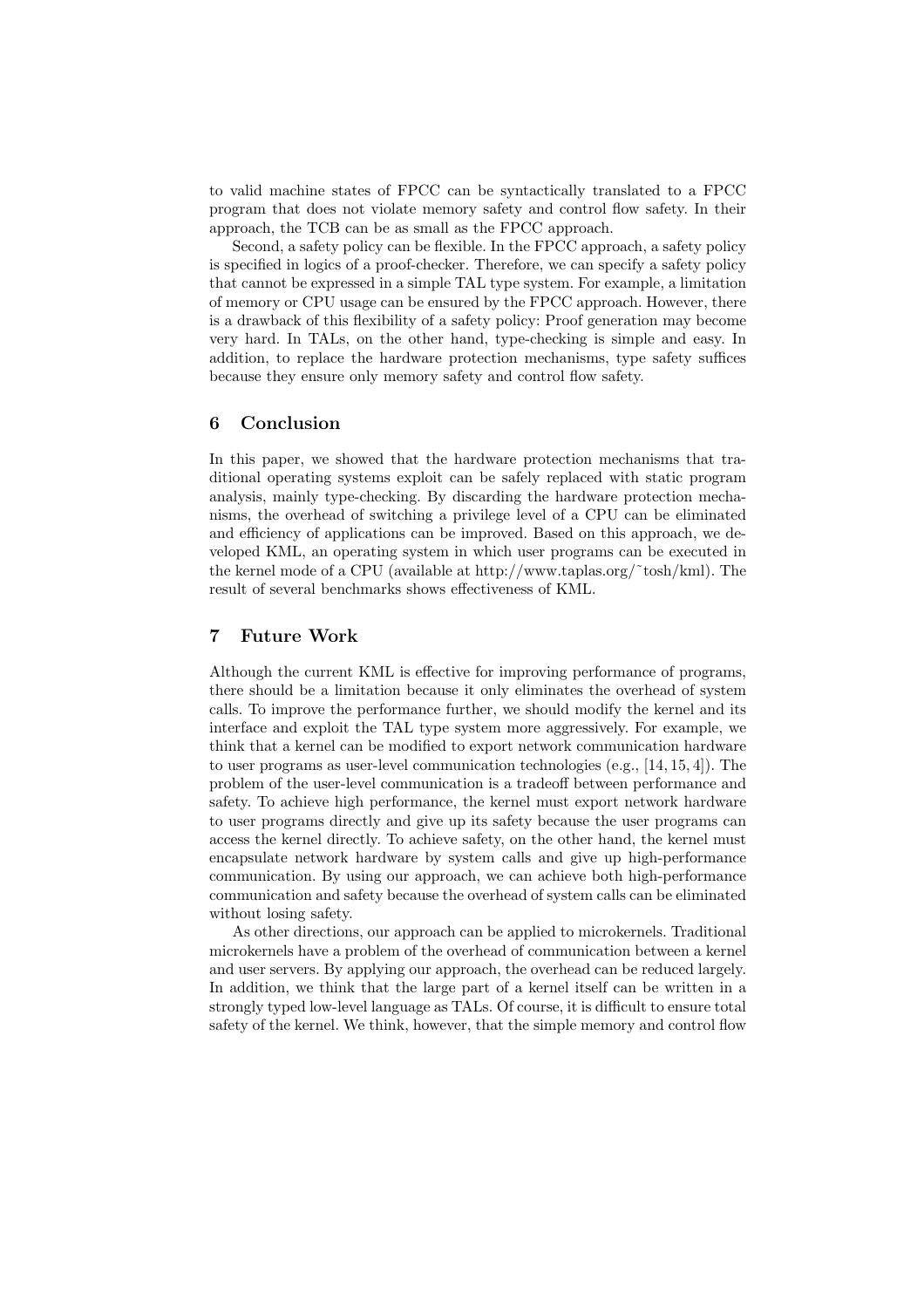safety is still valuable. For example, consider synchronization primitives such as mutex locks and semaphores. It is difficult to ensure that these primitives are properly used for preventing deadlocks. However, it is very easy to ensure memory safety, because they only make a decent memory access.

# References

- 1. A. W. Appel. Foundational proof-carrying code. In In proc. of 16th Annual IEEE Symposium on Logic in Computer Science, pages 247–258, June 2001.
- 2. B. N. Bershad, C. Chambers, S. J. Eggers, C. Maeda, D. McNamee, P. Pardyak, S. Savage, and E. G. Sirer. SPIN - an extensible microkernel for application-specific operating system services. In In proc. of ACM SIGOPS European Workshop, pages 68–71, September 1994.
- 3. K. Crary. Toward a foundational typed assembly language. In Proc. of Symposium on Principles of Programming Languages, pages 198–212, January 2003.
- 4. C. Dubnicki, A. Bilas, Y. Chen, S. Damianakis, and K. Li. VMMC-2: efficient support for reliable, connection-oriented communication. In Proc. of Hot Interconnects, pages 37–46, August 1997.
- 5. N. Hamid, Z. Shao, V. Trifonov, S. Monnier, and Z. Ni. A syntactic approach to foundational proof-carrying code. Technical Report YALEU/DCS/TR-1224, Dept. of Computer Science, Yale University, 2002.
- 6. S. P. Harbison. Modula-3. Prentice Hall, 1992.
- 7. Intel Corporation. IA-32 Intel Architecture Software Developer's Manual.
- 8. The Linux kernel. http://www.kernel.org.
- 9. L. W. McVoy and C. Staelin. lmbench: Portable tools for performance analysis. In Proc. of USENIX Annual Technical Conference, pages 279–294, 1996.
- 10. G. Morrisett, K. Crary, N. Glew, D. Grossman, R. Samuels, F. Smith, D. Walker, S. Weirich, and S. Zdancewic. TALx86: A realistic typed assembly language. In Proc. of ACM SIGPLAN Workshop on Compiler Support for System Software, pages 25–35, 1999.
- 11. G. Morrisett, K. Crary, N. Glew, and D. Walker. Stack-based typed assembly language. In In proc. of Types in Compilation, pages 28–52, 1998.
- 12. G. Morrisett, D. Walker, K. Crary, and N. Glew. From System F to typed assembly language. ACM Transactions on Programming Languages and Systems, 21(3):527– 568, 1999.
- 13. W. D. Norcott. The IOzone file system benchmark. http://www.iozone.org.
- 14. L. Prylli and B. Tourancheau. BIP: a new protocol designed for high performance networking on Myrinet, March 1998.
- 15. H. Tezuka, A. Hori, and Y. Ishikawa. PM : a high-performance communication library for multi-user parallel environments. Technical Report TR-96015, Real World Computing Partnership, 1996.
- 16. R. Wahbe, S. Lucco, T. E. Anderson, and S. L. Graham. Efficient software-based fault isolation. ACM SIGOPS Operating Systems Review, 27(5):203–216, December 1993.
- A The Static Semantics of Our Typed Assembly Language (Rules for Types and Machine States Only)